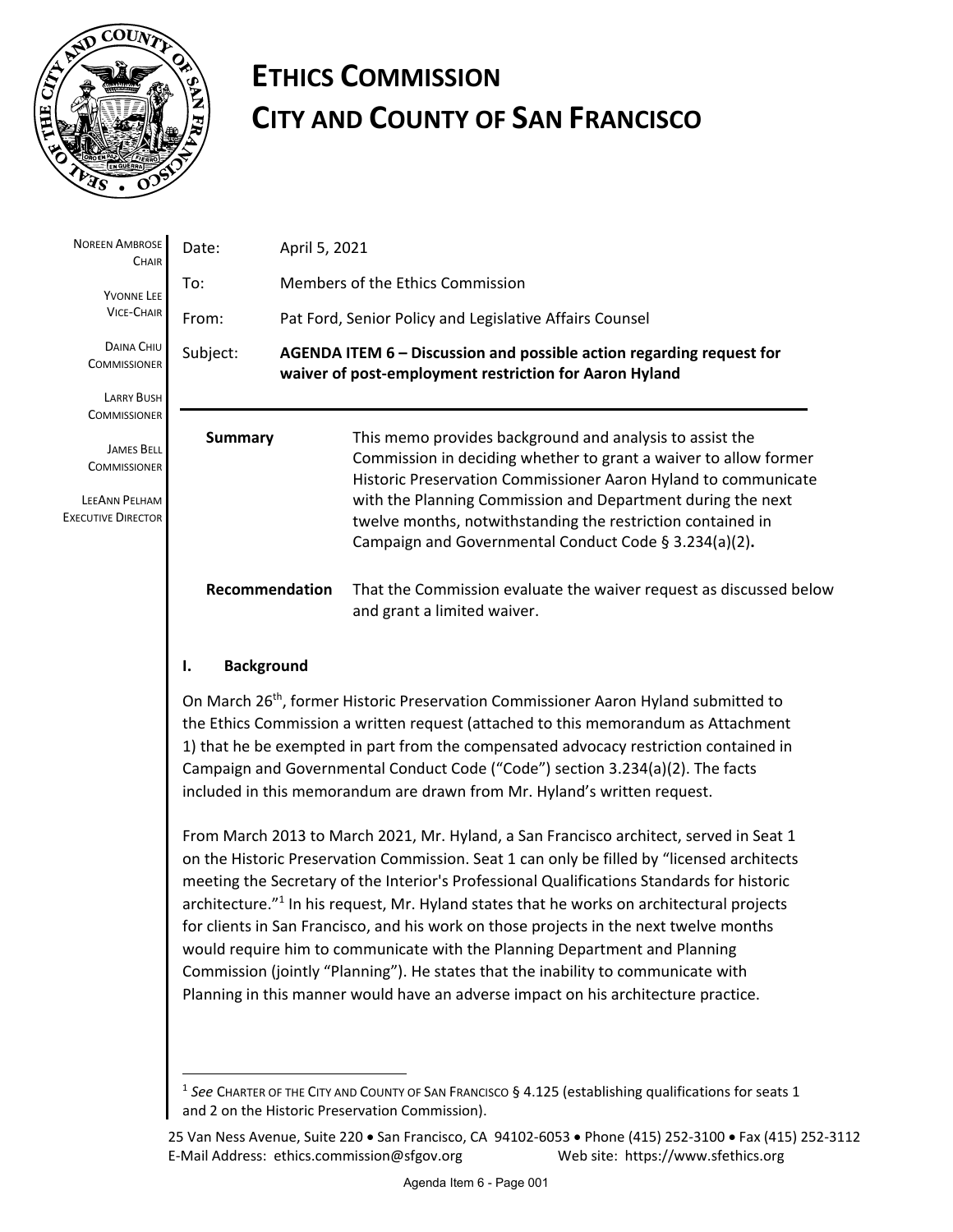#### **II. Applicable Law**

#### A. One-Year Post Employment Communication Ban

Code section 3.234(a)(2) states that "[n]o current or former officer or employee of the City and County, for one year after termination of his or her service or employment with any department, board, commission, office or other unit of the City, shall, with the intent to influence a government decision, communicate orally, in writing, or in any other manner on behalf of any other person (except the City and County) with any officer or employee of the department, board, commission, office or other unit of government, for which the officer or employee served."<sup>2</sup> This prohibits former City officers and employees from, among other things, receiving payment from a client for communicating with City officials or staff within their former department to urge the approval of the client's project.

The one-year post-employment communication ban furthers the purpose of the Government Ethics Ordinance, which is chiefly to "promote fairness and equity for all residents and to maintain public trust in governmental institutions."<sup>3</sup> The law seeks to ensure "that public officers and employees [are] independent, impartial, and responsible to the people and that public office and employment [is] not [] used for personal gain."<sup>4</sup> The one-year post-employment communication ban furthers these goals by ensuring that former City officers and employees cannot use their recent position with a department to unduly influence the actions of that department. Without this rule, officials and employees would be able to leave City service and immediately begin communicating with their former departments to influence decisions in favor of paying clients. This outcome would exemplify the "revolving door" issue arising from the public-to-private movement of individuals.

The one-year post-employment communication ban is an important way to safeguard the integrity of government decision making and to preserve the public's trust in those decisions. The rule contemplates that former City officers and employees, in light of their recent positions with the City, may be able to exert undue influence over other City officers or employees to secure favorable outcomes for paying clients. This would create serious issues of unfair advantage, since former City officers and employees might be able to secure outcomes for clients that are not available to the general public.

#### B. Waivers

Notwithstanding these important policy interests, the Code allows the Commission to grant waivers of the one-year post-employment communication ban. The Code allows for waivers of the

<sup>&</sup>lt;sup>2</sup> Campaign & Gov. Conduct Code § 3.234(a)(2). Ethics Commission Regulation 3.234-2 further clarifies that former officers and employees cannot attempt to influence *any* government decision, "including decisions in which the officer or employee had no prior involvement as well as decisions related to matters that first arise after the officer or employee has left the department, board, commission, office or unit of government."

<sup>3</sup> *Id.* at § 3.200(a).

<sup>4</sup> *Id.* at § 3.200(b).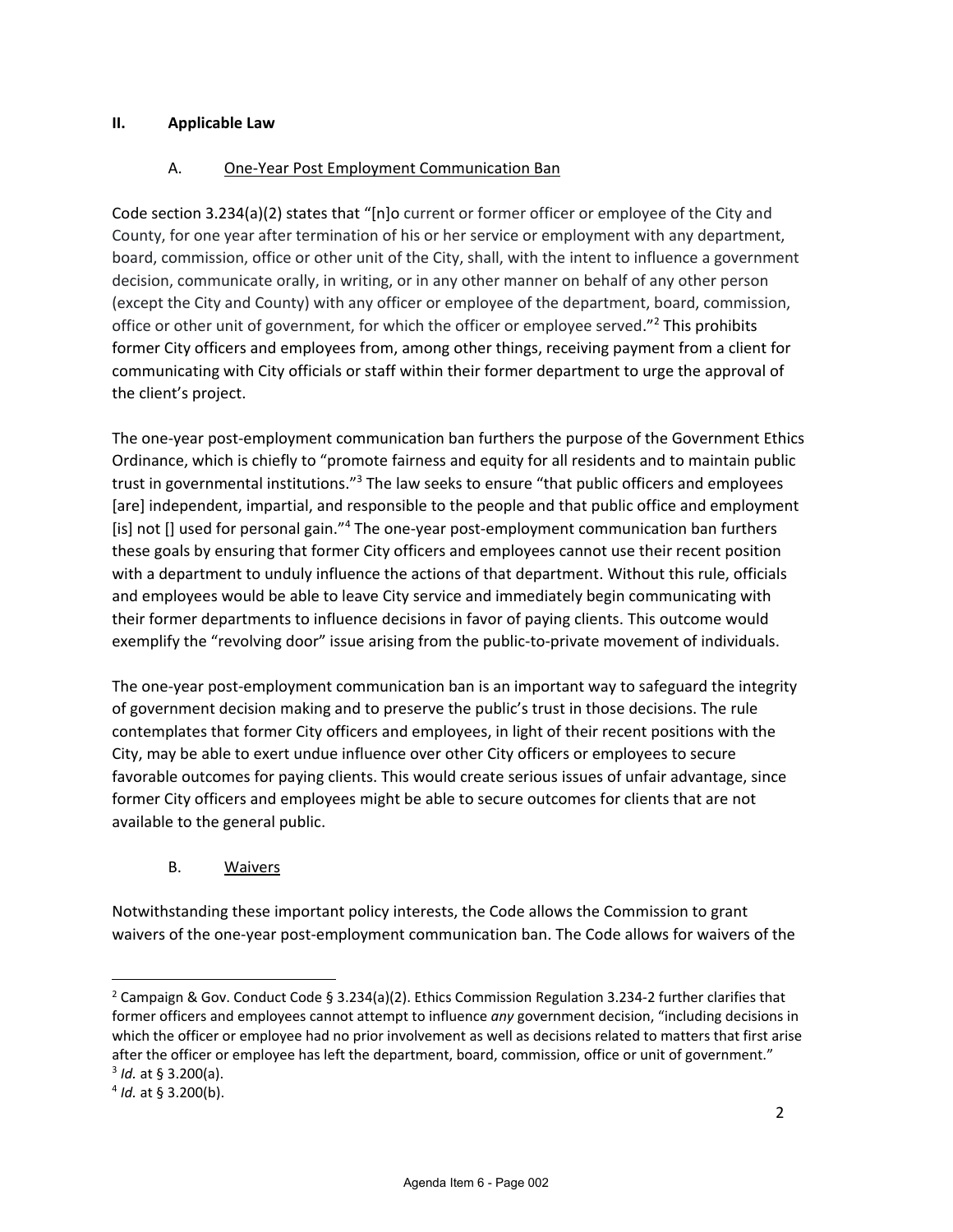prohibition in instances where the waiver "would not create the potential for undue influence or unfair advantage."<sup>5</sup> To assess the potential for undue influence and unfair advantage, Ethics Commission Regulation 3.234-4(a)(4) allows the Commission to consider "the nature and scope of the communications the individual will have with his or her former department, board, commission, office, or unit of government; the subject matter of such communications; the former position held by the officer or employee; the type of inside knowledge that the individual may possess; and any other factors the Commission deems relevant."<sup>6</sup> Any former officer or employee may apply for a waiver on the basis that doing so would not create a potential for undue influence or unfair advantage.

Additionally, the Code allows for waivers for "members of City boards and commissions who, by law, must be appointed to represent any profession, trade, business union or association."<sup>7</sup> Regulation 3.234-4 adds that when considering whether to grant a waiver on this basis, "the Commission may consider: the ability of the City to recruit qualified individuals to fill the position in question if the restrictions are not waived; the ability of the commissioner or board member to engage in his or her particular vocation if the restrictions are not waived; and any other factors the Commission deems relevant."<sup>8</sup> Only a former board or commission member whose appointment was based on membership in a given profession, trade, business, union or association can apply for a waiver on this basis.

When considering a waiver requested by such a former board or commission member, the Commission should still consider the potential for undue influence or unfair advantage. This consideration should always be the basis of the Commission's decision as to whether a waiver is appropriate. However, this limited set of waiver requests should be analyzed in a way that gives more weight to the requestor's need for a waiver. The Code's specific reference to board and commission members appointed to represent particular professions envisions that postemployment restrictions will sometimes create difficulties when appointments must be filled by persons who, by nature of their qualifying characteristic, may also be involved with matters before the department in question. $9$  However, such applications do not need to be automatically granted; applications by this set of former board and commission members still require evaluation to ensure that a waiver is appropriate.<sup>10</sup>

When considering waiver requests, the Commission should consider whether granting a waiver would further the purposes of the Government Ethics Ordinance. The Commission should only grant a waiver if it finds that, on balance, the factors that indicate the need for a waiver outweigh

<sup>5</sup> *Id.* at § 3.234(c)(1).

<sup>6</sup> Campaign & Gov. Conduct Code Regulation 3.234-4(a)(4).

<sup>&</sup>lt;sup>7</sup> Campaign & Gov. Conduct Code § 3.234(c)(2).

<sup>8</sup> Campaign & Gov. Conduct Code Regulation 3.234-4(b)(2).

<sup>&</sup>lt;sup>9</sup> Regulation 3.234-4 further establishes this focus by establish as a factor "the ability of the commissioner or board member to engage in his or her particular vocation if the restrictions are not waived."

 $10$  Had the Code intended all former board and commission members appointed on the basis of membership in a given profession, trade, business union or association to be automatically exempt from the rule, it would have provided for an exception, rather than a process for requesting a waiver.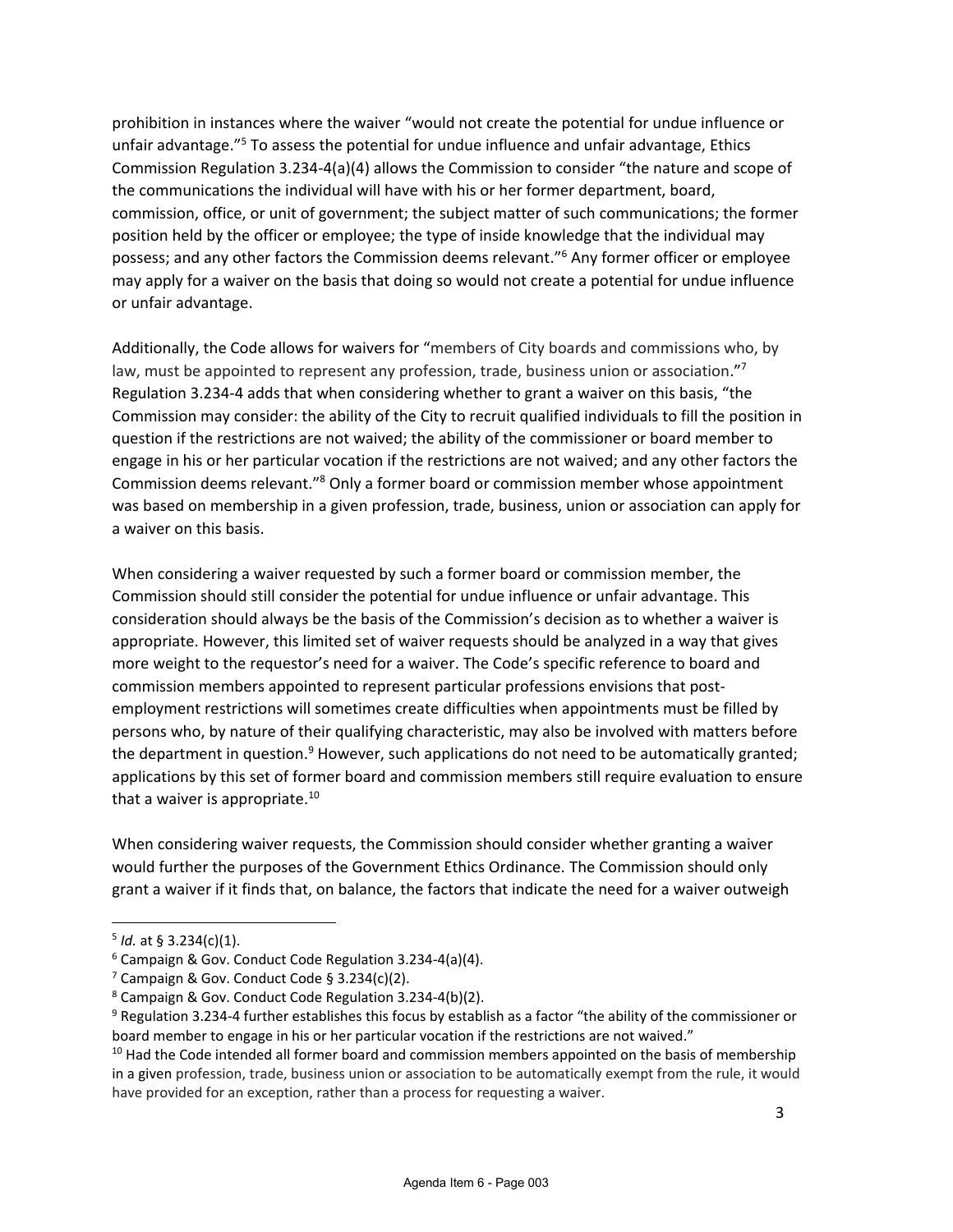the danger of undue influence, unfair advantage, favoritism or preferential treatment with respect to the grantee's communications with his or her former department.

Waiver requests are evaluated based on the facts that are provided in the request. These facts allow the Commission to evaluate whether a waiver is appropriate and must therefore be complete and accurate. Any waiver that the Commission grants is limited to the facts provided, and, should the facts change, the requestor should seek an updated waiver from the Commission.

#### **III. Facts Presented in the Request**

As described above, Aaron Hyland is an architect based in San Francisco. He is a sole practitioner with no employees. As part of his architecture practice, Mr. Hyland foresees that he would need to communicate with staff at the Planning Department and with members of the Planning Commission regarding projects. Mr. Hyland states that, if he is unable to communicate in this manner with Planning for a period of twelve months, it will be "very difficult continue [his] practice serving projects within San Francisco."

The Historic Preservation Commission is nested within the Planning Department and is staffed by Planning Department personnel. The Commission regulates historic landmarks and plays a role in the planning process when landmarks are involved. $^{11}$ 

#### **IV. Analysis**

As discussed in section II above, the Commission should grant waivers only in situations where the need for a waiver outweighs any danger of unfair advantage or undue influence. And, when a waiver is granted, it should be narrowly tailored to the specific circumstances of the requestor.

#### A. Applicability of Waiver Provisions

The waiver provisions for the one-year post-employment communication ban allow the Commission to grant waivers (1) where doing so would not create the potential for undue influence or unfair advantage, and (2) for "members of City boards and commissions who, by law, must be appointed to represent any profession, trade, business union or association." Anyone can apply under the first waiver provision, but only a narrow set of former board and commission members can apply under the second basis, which involves greater deference to the requestor.

In the current situation, Mr. Hyland was appointed to a seat on the Historic Preservation Commission that must be filled by an architect with specific credentials. Thus, his application falls within the scope of the second waiver provision. This means that the Commission should grant a waiver if the need for a waiver outweighs the danger of unfair advantage or undue influence, and the Commission should give extra weight to the needs of the requestor.

<sup>&</sup>lt;sup>11</sup> For more information, see https://sfplanning.org/historic-preservation-commission.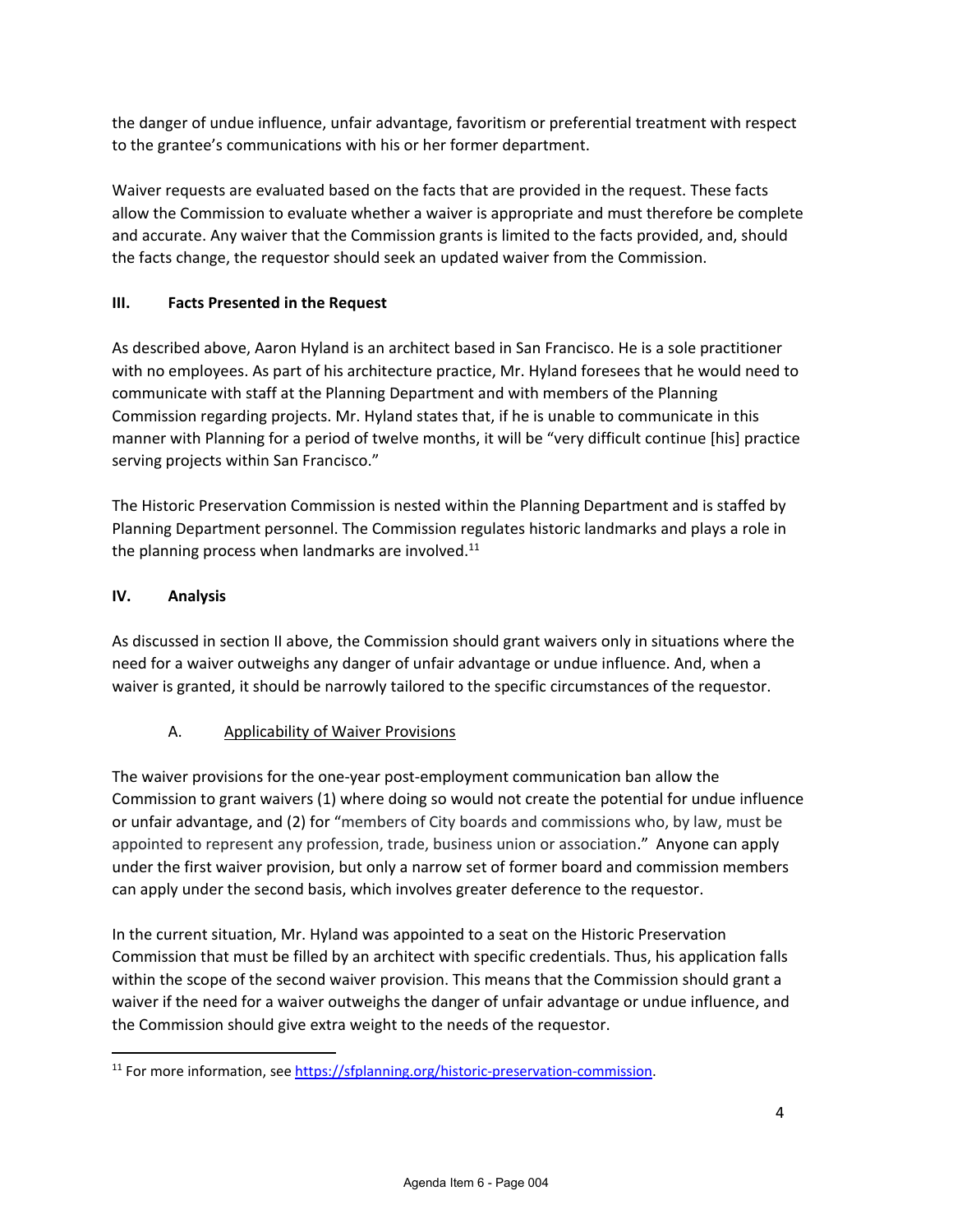## B. Factors that Indicate the Need for a Waiver

When considering the need for a waiver, the Commission may evaluate any factors, including the ability of the appointing authority to find qualified appointees and the ability of the appointee to practice his or her vocation without a waiver.

Here, the major factor indicating Mr. Hyland's need for a waiver is that he wishes to engage in architecture projects that would likely involve communications with Planning. He states that being precluded from this kind of communication will adversely impact his ability to engage in an architecture practice.

Because Mr. Hyland's appointment required someone with his particular professional qualifications, this factor should be given great weight. It is likely that many architects who would qualify for appointment to Mr. Hyland's former commission seat also communicate with Planning. Planning oversees many aspects of building in the City, and licensed architects perform work on building projects that will likely be regulated by Planning. By providing individuals in this situation with a separate basis for applying for a waiver, the Code clearly intended that this consideration be given significant weight.

### C. Factors that Indicate the Danger of Undue Influence or Unfair Advantage

On the other hand, the Commission should also weigh the danger of undue influence or unfair advantage that might exist should Mr. Hyland be allowed to communicate with Planning.

The issue that the one-year post-employment communication ban seeks to address is that former officers and employees will be able to use their former City status to exert an inappropriate form of influence over former colleagues and secure preferential outcomes for clients or others. The Historic Preservation Commission is nested within the Planning Department and Planning Department Staff support the Historic Preservation Commission. It is therefore possible that Mr. Hyland's future communications with Planning will be directed to members of the department's staff with whom he worked in his capacity as a commissioner. This presents a danger that those staff members may be unduly influenced by Mr. Hyland's communications because of their former professional relationship with him and their deference to someone who was very recently a commissioner overseeing their work.

On the other hand, Mr. Hyland has indicated that his communications will be limited to architectural projects that are part of his practice. He does not anticipate communicating with Planning about other types of matters that Planning regulates. This would serve to limit the scope of any undue influence that would result from Mr. Hyland's communications with his former department.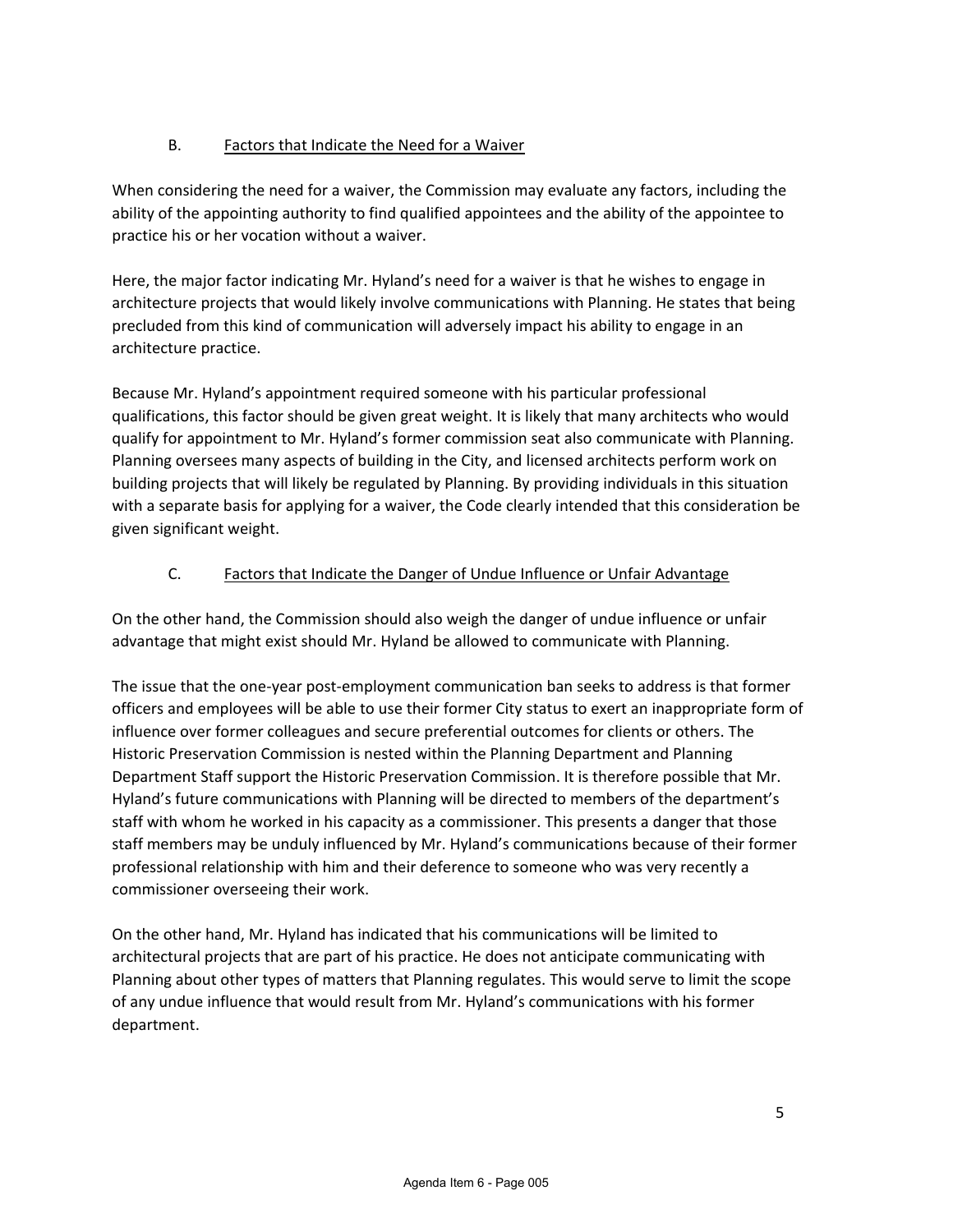#### D. Balance of Factors

This risk of undue influence must then be weighed against the applicant's need for a waiver. As discussed, the need to consider a waiver is high in this situation because Mr. Hyland's very appointment was contingent on his particular professional qualifications as an architect. Those same qualifications also mean that he is likely to have professional dealings with Planning, as that department oversees much of the building activities that take place in the City. The Code recognizes this situation as one in which the need for a waiver is high. Although there is some degree of risk of undue influence and unfair advantage, that risk is limited by the scope of Mr. Hyland's anticipated communications with Planning, which would only pertain to architectural projects that he personally undertakes as part of his practice.

On balance, Staff recommends that a waiver be granted for Mr. Hyland that would enable him to communicate with Planning during the twelve-month period following his departure from the Historic Preservation Commission. Importantly, the waiver should be tailored to Mr. Hyland's stated need. Such a waiver should only allow for communications with Planning on behalf of clients of Mr. Hyland's architecture company and only on architectural projects. This would prevent Mr. Hyland from using the waiver to advocate on issues or projects unrelated to his profession as an architect or to his business as a sole practitioner architect.

#### **V. Conclusion**

As discussed, Staff believes that a narrowly tailored waiver would be appropriate in Mr. Hyland's situation. This waiver should be:

- Applicable only to Mr. Hyland's communications with the Planning Commission and Planning Department staff;
- Applicable only to communications on behalf of clients of Mr. Hyland's architecture company; and
- Applicable only to communications in relation to architectural projects.

It is important to note that all other post-employment restrictions will still apply to Mr. Hyland. Notably, Mr. Hyland is prohibited from being employed by any City contractor for twelve months following the award of any City contract in which he participated personally.<sup>12</sup> Additionally, Mr. Hyland is prohibited from representing or providing counsel to any person regarding any matter in which he participated personally as a Commissioner and in which the City has a direct interest.<sup>13</sup>

<sup>12</sup> Campaign & Gov. Conduct Code § 3.234(a)(3).

 $13$  *Id.* at § 3.234(a)(1)(A)–(B).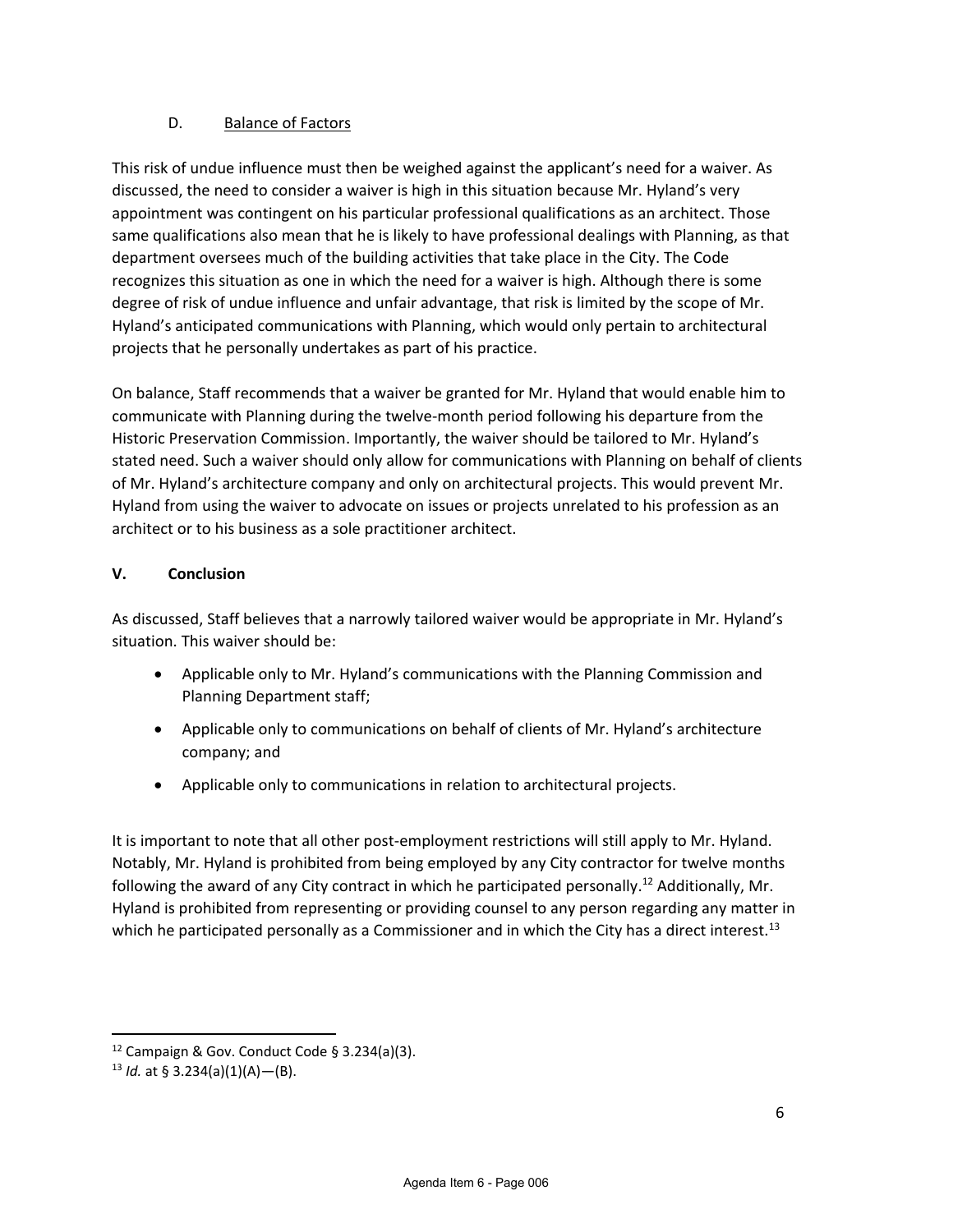# ATTACHMENT 1